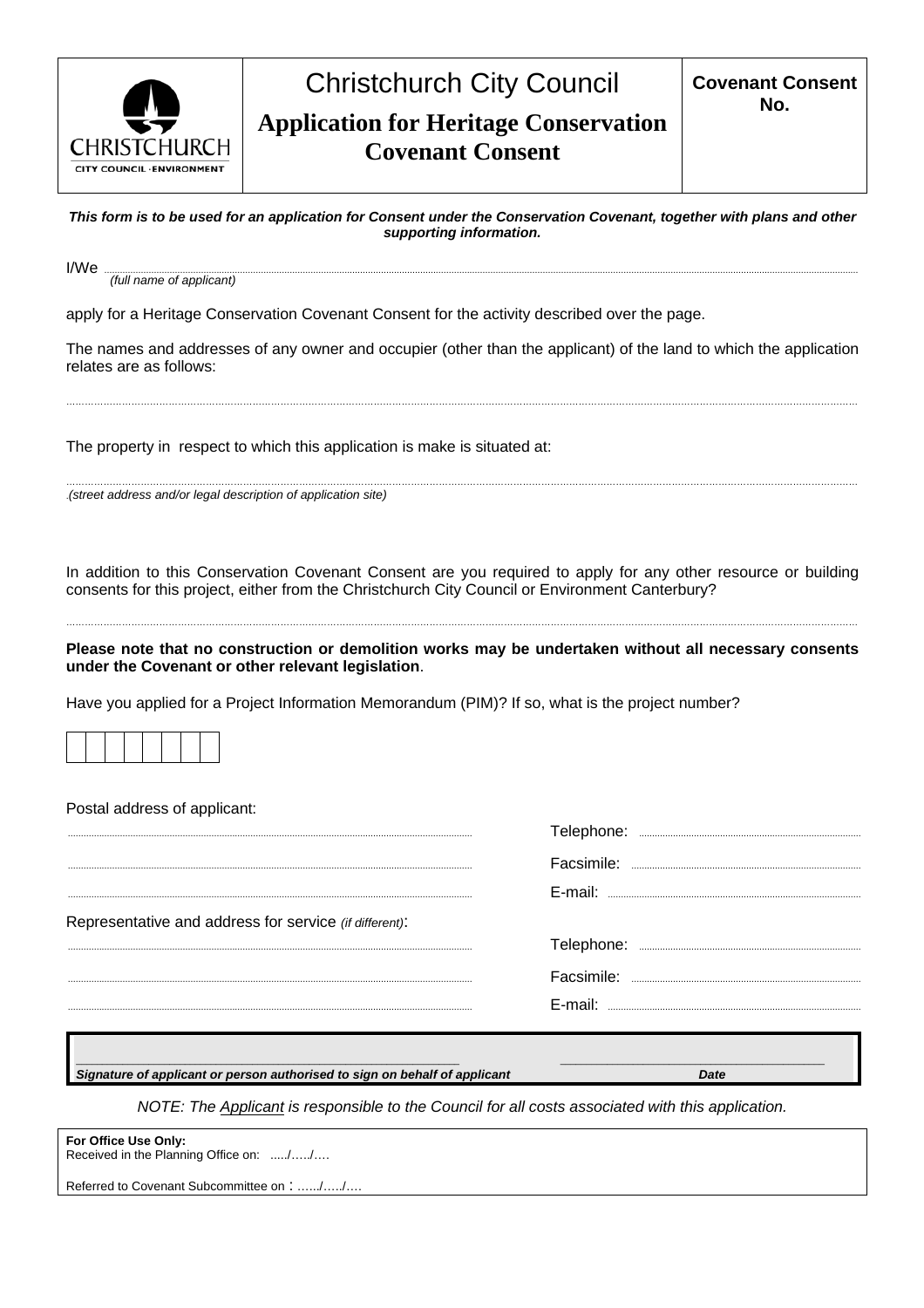Describe what is proposed to be carried out on the site, including all alternatives which have been considered:

Provide an assessment of effects on the heritage value of the covenanted property with respect to the Conservation Plan for the property or the conservation conditions of the Conservation Covenant. This Section **MUST** be completed